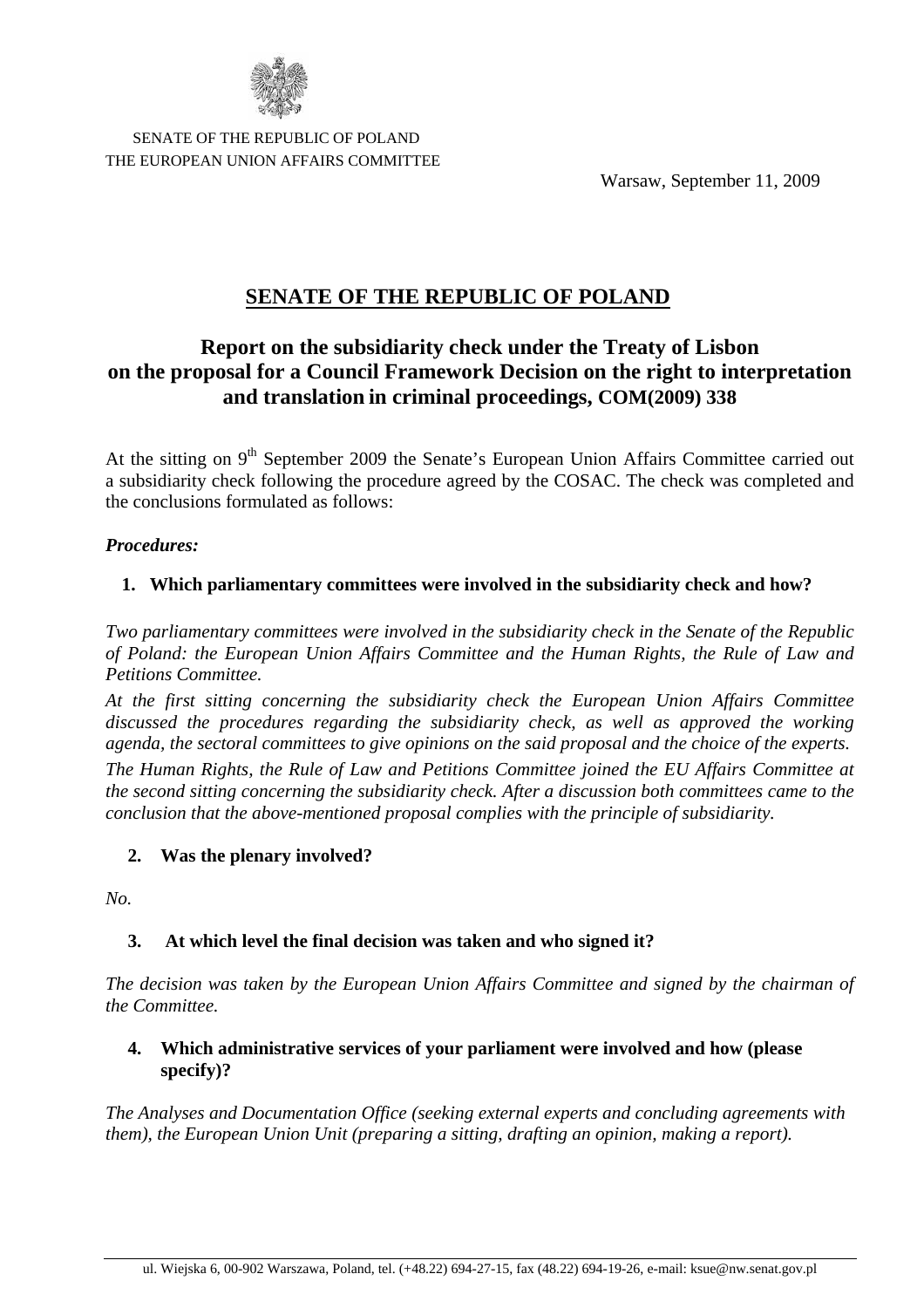### **5. In case of a bicameral parliament, did you coordinate the subsidiarity check with the other chamber?**

*No.*

## **6. Did your government provide any information on the compliance of the Proposal with the principle of subsidiarity?**

*The government's written position on the proposed framework decision, submitted to the parliament, included their opinion on the compliance with the subsidiarity and proportionality principles. A government's official took part in the Committee's sitting and provided the senators with additional information.*

## **7. Did you consult your regional parliaments with legislative powers?**

*No. There are no regional parliaments or any similar bodies in Poland.*

## **8. Did you consult any non-governmental organisations, interest groups, external experts or other stakeholders?**

*Yes, the Committee was provided with an external expertise prepared by an independent expert.*

## **9. What was the chronology of events? Please specify the dates.**

- ¾ *8 July 2009, the European Commission published all linguistic versions of the Proposal for a Council Framework Decision*
- ¾ *29 July 2009 the sitting of the European Union Affairs Committee:*
- *discussing the procedures regarding the subsidiarity check*
- *approving the working agenda*
- *appointing the sectoral committees to give opinions on the said proposal*
- *choosing the experts*
- ¾ *9 September 2009 the joint sitting of the European Union Affairs Committee and the Human Rights, the Rule of Law and Petitions Committee:*
- - *hearing the opinions of the government representatives*
- *hearing the opinions of the Committee expert*
- *discussion*
- *adopting an opinion on the basis of the tabled motions*
- ¾ *11 September 2009 preparing and forwarding the report to the COSAC secretariat.*

## **10. Did you cooperate with other national parliaments in the process? If so, by what means?**

*No.*

## **11. Did you publicise your findings? If so, by what means?**

*Yes, a report on the subsidiarity check has been publicised on the website of the European Union Affairs Committee and in the IPEX network.*